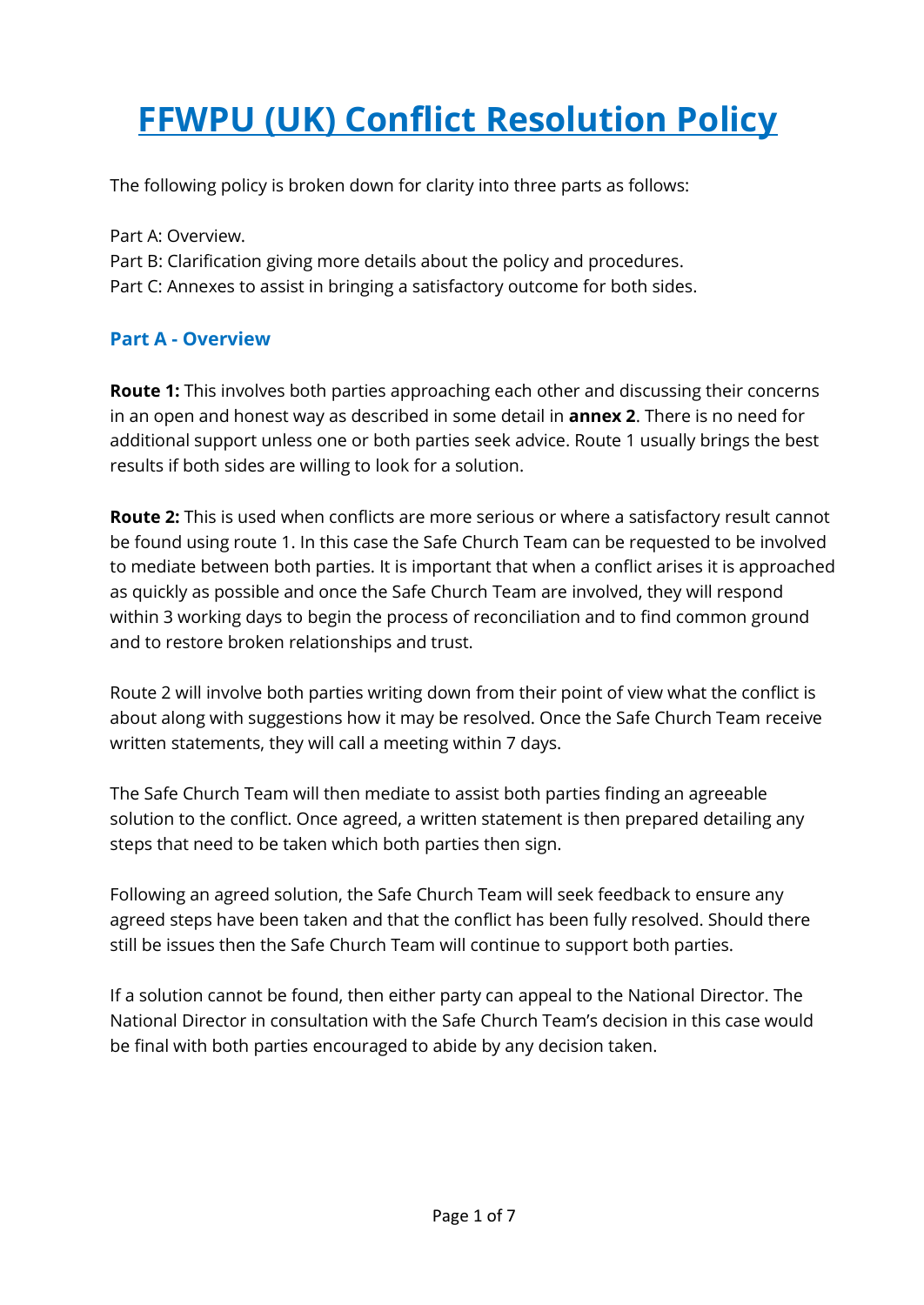# **Part B - Clarification giving more details about the policy and procedures.**

#### **Purpose**

The purpose of this policy is to give members of the Family Federation for World Peace and Unification (FFWPU) the opportunity to raise a concern or address a conflict they may have with an individual member or any department within our Family Federation.

The purpose is to provide and encourage open and honest communication without worrying about being judged.

It is the duty of FFWPU to support the spiritual and emotional wellbeing of all its members.

Conflicts within our community are seen as opportunities to improve our commitment and service to each other.

#### **Scope and Goal**

To deal with conflict in an efficient, respectful manner with a satisfactory outcome for both parties and to prevent further conflict and hurt.

As FFWPU promotes a peace-loving society, Safe Church Team mediators have a prayerful attitude in creating a caring and loving environment while supporting members with solving the conflict.

The goal is to see the issue/problem occurring as an opportunity to drive our own personal, professional and spiritual growth as well as strengthen relationships and productivity.

The procedure applies to all members of FFWPU.

#### **Raising an issue:**

Members may raise an issue

- With a person directly (see Route 1)
- With the FFWPU leadership or the Safe Church Team in order to seek assistance in resolving the issue (see Route 2).

If the concern relates to a member of the Church Leadership or the Safe Church Team, the person should raise their concern with another member of the Church Leadership or Safe Church Team. See main leadership names at the end of this policy.

#### **Route 1 — Personal approach**

1. Where an issue arises between a member and another member, a staff member or volunteer and if the member feels able to address their concerns without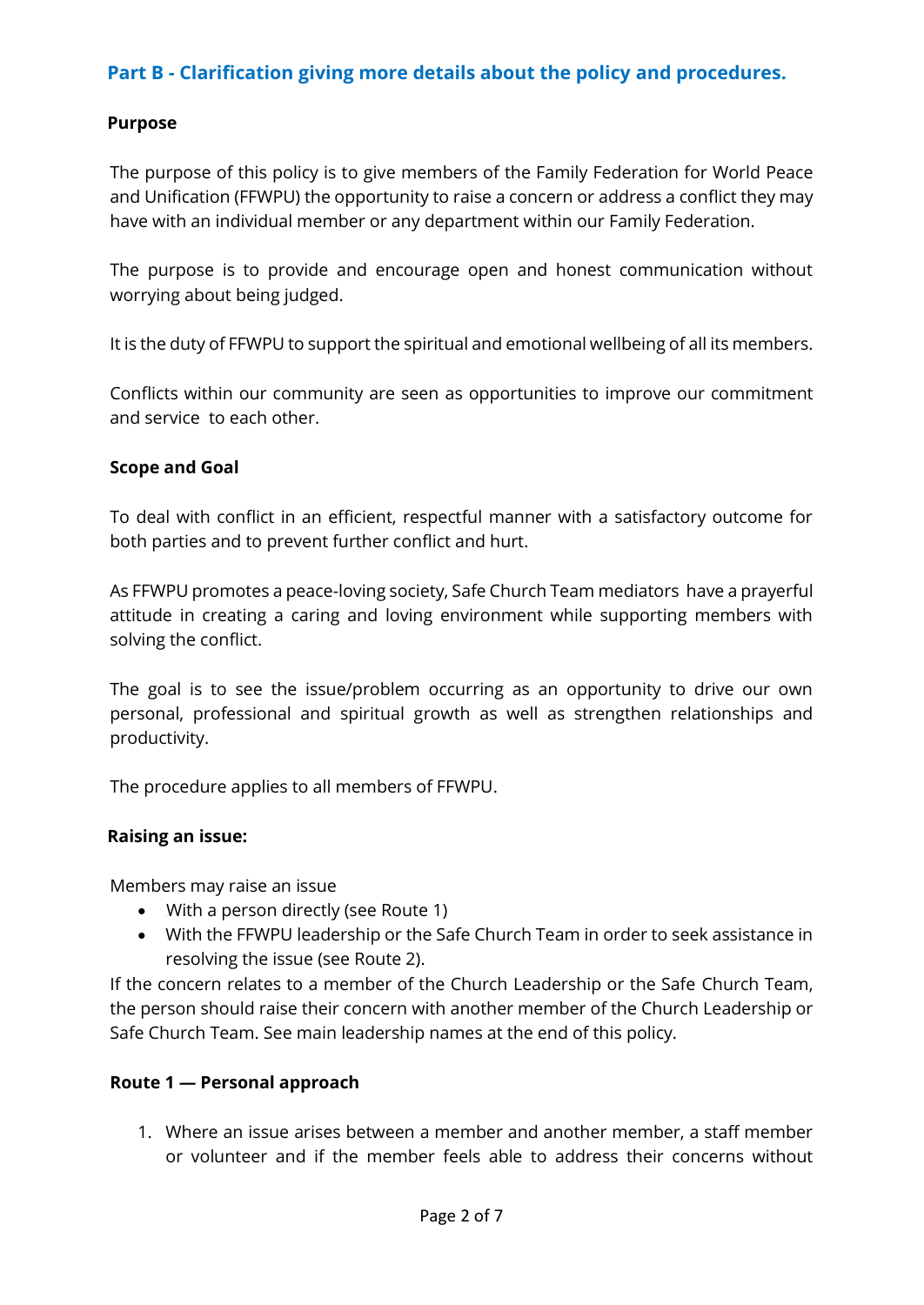involving other parties, they should consider going to the other person and express their concerns with a view to resolving their differences. See **annex 2** for guidance in how this may be best achieved.

- 2. The person initiating the personal approach should consider seeking counsel from a wise and unbiased senior leader or a member from the Safe Church Team before meeting the other party.
- 3. This approach may be useful for addressing personal disagreements and the perceived offences. This pathway will not be appropriate where there are concerns about significant power or position imbalances.
- 4. Where practicably possible, Route 1 should be the first attempt at resolving difficulties rather than going straight to the National Director or his/her management team. The personal approach is usually more successful in finding and solving disagreements.

# **Route 2 — Safe Church Team assisted approach**

- a. Route 2 should be used in any of the following situations.
	- Route 1 being unsuccessful in restoring the relationship; and/or
	- There are concerns about significant power/position imbalances; and/or
	- The issues relate to perceived bullying; and/or
	- The issue relates to a strong disagreement with the manner in which a staff member or volunteer has performed their responsibility.
- b. If the conflict exists between parties within the same community, the community pastor can mediate. If the conflict exists between parties in different communities, the Safe Church Team can mediate. The Safe Church Team will keep the pastors informed if they see that it is necessary. If an issue is brought to one's direct leader, manager or pastor then that person is to provide support to all parties to find a solution.
	- Where the Church Leadership considers the issue to be sufficiently serious, they are to appoint a member of the Safe Church Team to assist in resolving the conflict.
	- The Safe Church Team representative will guide the parties through the process. Each party is allowed to invite one person who can witness the process and advocate for each party.
- c. Where all parties involved in the matter are willing to work towards restoring relationships, the Safe Church Team will assign a mediator to assist in resolving the conflict, who will:
	- Value confidentiality at all times.
	- Be skilled and trained in performing the position of conflict mediator
	- Meet with each person separately to ensure they are given an opportunity to express their concern in private, working through their underlying concerns in moving towards a resolution.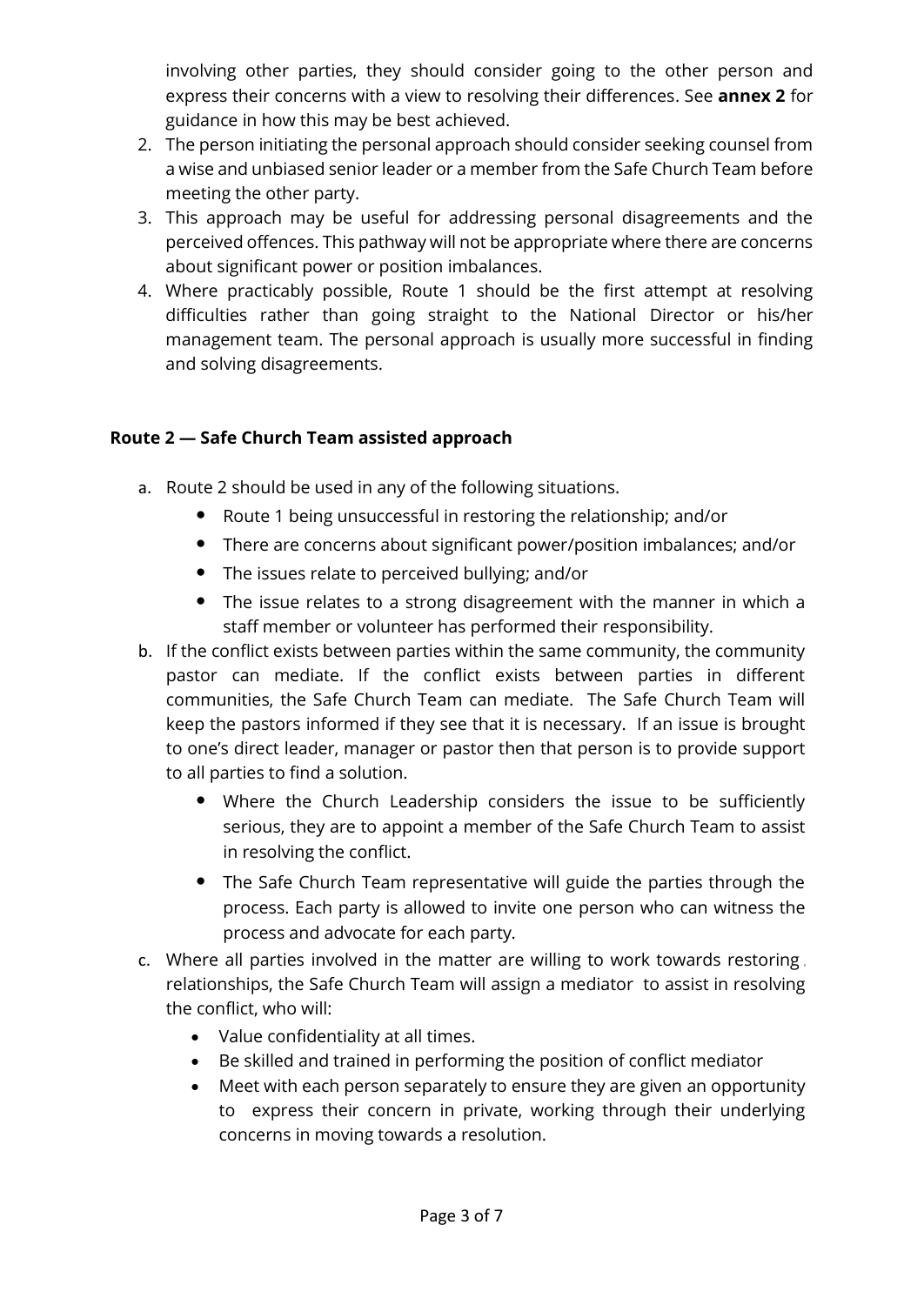- Clearly communicate the process to be used to each party during the resolution meetings.
- Hold a meeting with the parties together to identify common ground, work through the issues and determine the course of action.
- It is vitally important to follow up to ensure that the solutions are being implemented, and;
- If appropriate, monitor the situation over the following weeks, including to check-in with the parties to ensure that the situation is resolving and that relationships are being restored.
- d. The Safe Church Team should make sure that the mediator is clear about their role to support both parties to find a solution. Read **Annex 3** for guidelines on the role of a mediator.

# **Names and contact information for the UK leaders and Safe Church Team.**

#### **National Director:**

| Michael Balcomb | Email: ukdirector@ffwpu.org.uk |
|-----------------|--------------------------------|
|                 |                                |

## **Senior Management Team:**

| Michael Balcomb | Email: ukdirector@ fwpu.org.uk   |
|-----------------|----------------------------------|
| Matthew Huish   | Email: matthew@ ffwpu.org.uk     |
| Cecilie Fortune | Email: ceciliefortune@ gmail.com |
| Sylvia Lau      | Email: hr@ ffwpu.org.uk          |

## **Safe Church Team:**

| Cecilie Fortune | Email: ceciliefortune@ gmail.com |
|-----------------|----------------------------------|
| Inge Chandler   | Email: inch4711@ gmail.com       |
| Ron Chandler    | Email: fusion4711@ gmail.com     |

Adopted by the Board of Trustees of FFWPU (UK) **Date: Name:** Tim Read

**Date: Prepared by:** Safe Church Team

## **For review:**

Date: Notes: First issue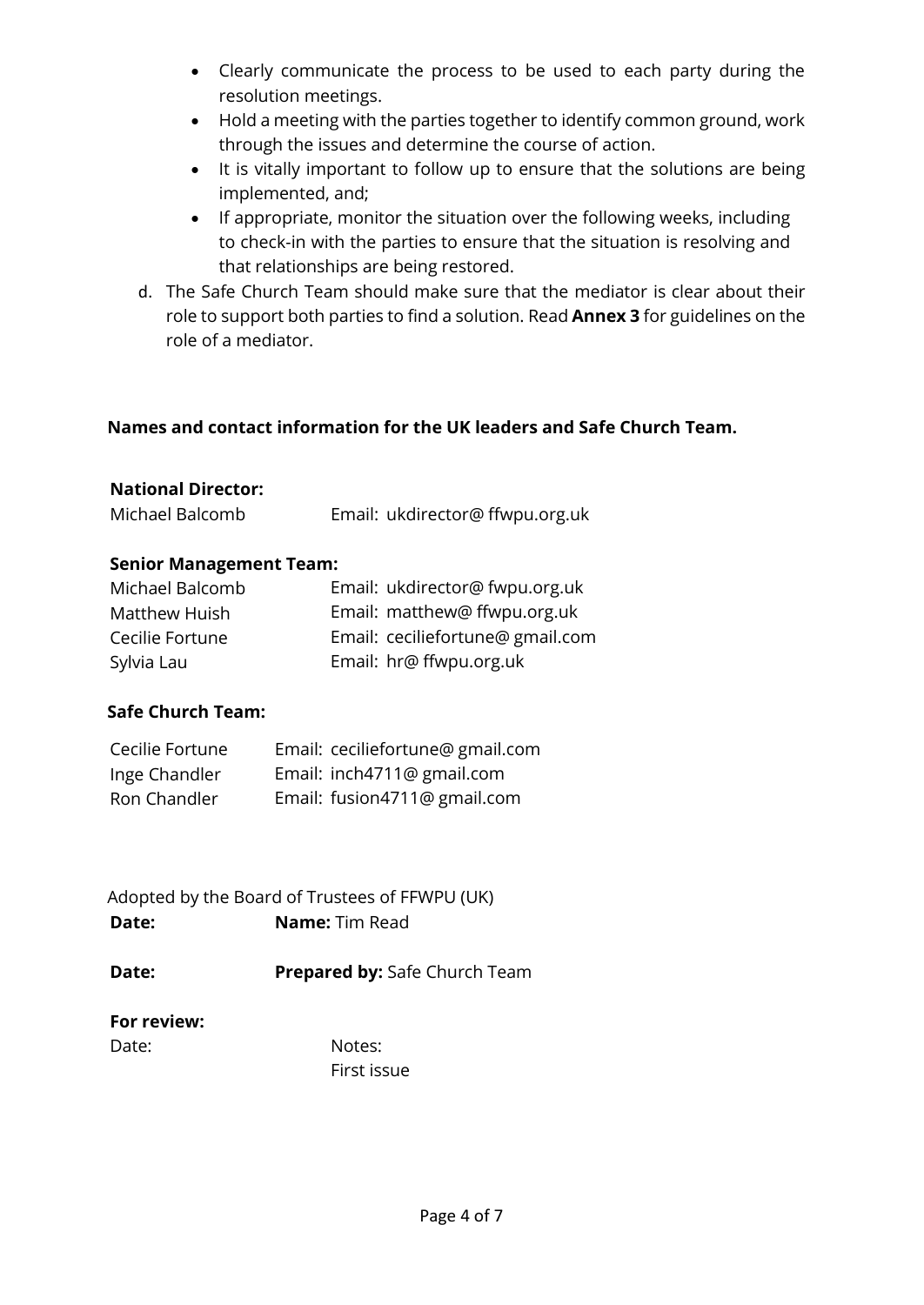# **Annex 1**

## **Time Scales for Dealing with Conflict**

## **Route 1:**

Once one party has approached the other then both should make every effort to resolve the issue. It should be considered that the best results are achieved when acting quickly and immediately once a conflict has occurred. The Safe Church Team are always available to give guidance before approaching the other party.

#### **Route 2:**

- 1. If Route 1 cannot end in agreement and full resolution, then upon seeking support, both parties with the same leader having met them for an initial meeting is required to write down in full their understanding of the problem and pass it forward. The approached person for support having now received written evidence of the conflict or disagreement will at that point also ensure a copy is passed to the Safe Church Team. Written evidence should include key facts of your grievance including:
	- Date and time of any incidents!
	- Where they took place:
	- What happened,
	- Names of the people involved and the names of any witnesses.
	- Set out any evidence to support your grievance.
	- Outline any suggestions to resolve your grievance.
- 2. Upon receiving the written grievance, the Safe Church Team should call both parties in to discuss the problem. This meeting must happen within 7 days. If, however, due to unforeseen circumstances and the line manager or one party is not able to meet within this time frame a written explanation must be given to the other parties and an agreed date set for the meeting to take place. If the appointed mediator is not available within the next 21 days an alternative and agreed upon person should be appointed. While in person meetings are preferable, it is acceptable for the meeting to take place remotely online.
- 3. If a solution cannot be found having worked with the Safe Church Team, then the grievance can be taken to the National Director with the additional notes of what happened during other meetings and full consultation by the Safe Church Team. It is important that full and written documentation be maintained with copies available for the Safe Church Team department so that the most appropriate and fair decisions can be made which both sides can agree on. Depending on the problem it may be suggested that a third-party mediator be brought in who has specific knowledge, experience and understanding regarding the nature of the grievance. However, if having taken the grievance to the National Director and an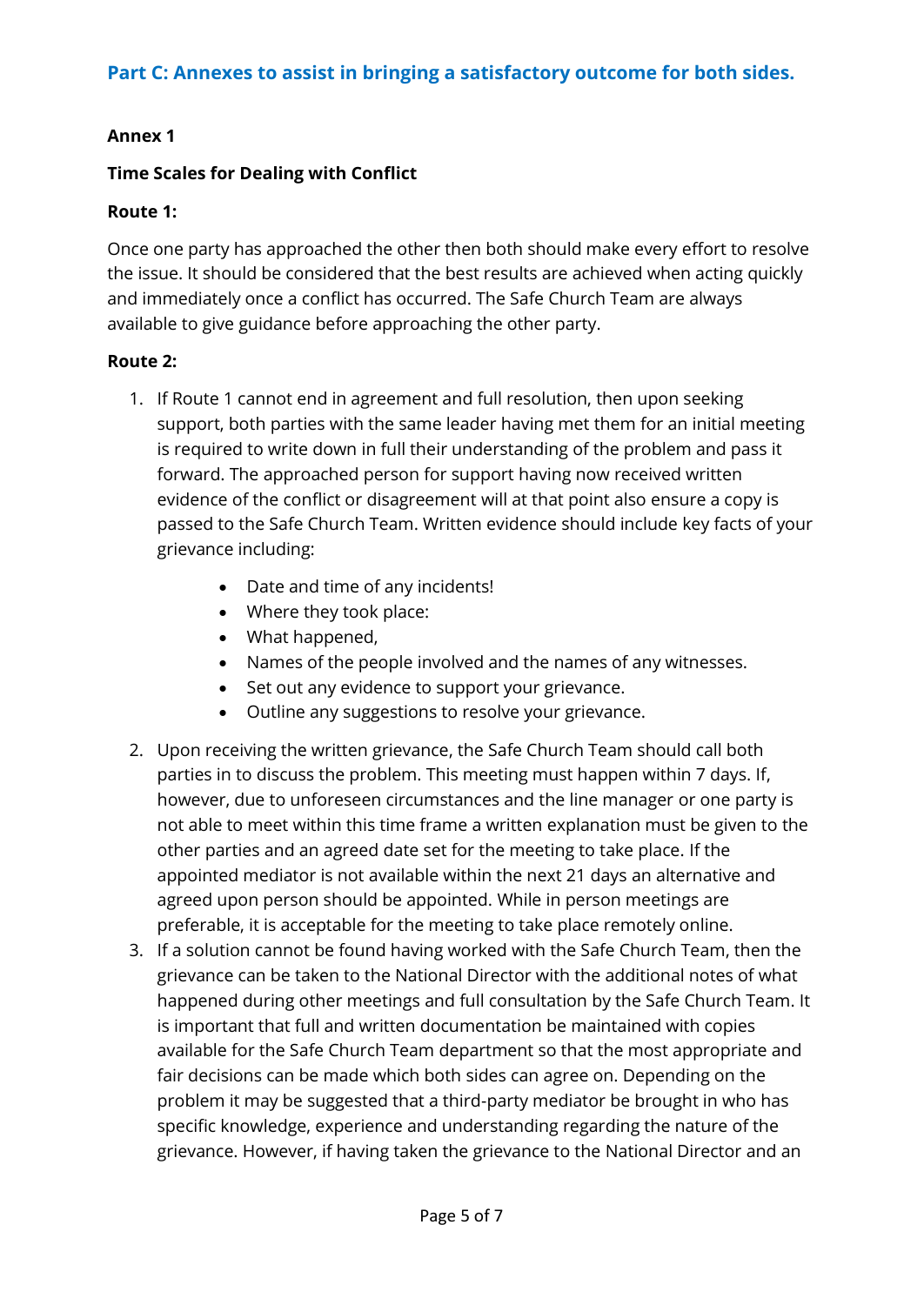agreed solution cannot be found between and by the two parties, then the National Leader will make a decision in conjunction with the Safe Church Team with both parties encouraged to accept the decision.

- 4. Should an agreement still not be found then the National Director may take action to minimise the effect the conflict is having on the wider community. Any decision made at this level is not available for appeal. Decisions taken at this level should be made within 40 days once it is clear common ground cannot be found.
- 5. Although certain time scales have been introduced it is crucial that those in leadership positions take seriously perceived difficulties and conflicts and work diligently to resolve them. The Safe Church Team has been specifically established to make every effort to ensure that when difficulties arise then the impact on those involved and the wider church is kept to a minimum with hopefully full resolution and the restoration of all relationships.
- 6. Once a solution, agreement or final decision is made when Route 2 is used then it should be written down and signed by those involved along with any agreed steps to implement.

# **Annex 2**

While everyone in a conflict situation tries their best to help resolve the disagreement and find common ground, sometimes a little help is required. The following is a suggested approach to a very sensitive and often emotionally challenging situation.

# **How to engage in conflict resolution.**

Try to realise – and visualise – that both sides of the conflict stand in God's presence, equal in spiritual origins, equal in destiny, equally real, equally human, equally unique. Fully immerse yourself in this realisation as best you can in preparation before lovingly sorting out your conflict and hurt feelings.

Approach the other party and suggest you should meet, and each have five or ten full minutes in which to clearly, quietly, explain your point of view, your perception of what was actually said or done – what the fight is really about, how feelings were hurt, how the matter should be resolved. Choose to let the other speak first.

Listen to the feelings of the other person. Try to restrain your own and empathise with your sparring partner's emotions. Feel 'his' hurt, 'his' indignation, 'his' anxieties. Put aside your own – and feel his. ('His' represents both genders for brevity.) Ask yourself – If someone had said or done to you what you have said or done to the other, how would you feel? Before speaking, calmly wait in silence until your sparring partner's ten minutes are fully up – even if it means he finishes before time and both of you remain in silence for a while. Acknowledge as pleasantly as you are able, that you have heard what he has said and you can understand why he is upset. In that instant of self-control, realise that you have gained a modicum of control over yourself, and you have taken the first step to healing the situation.